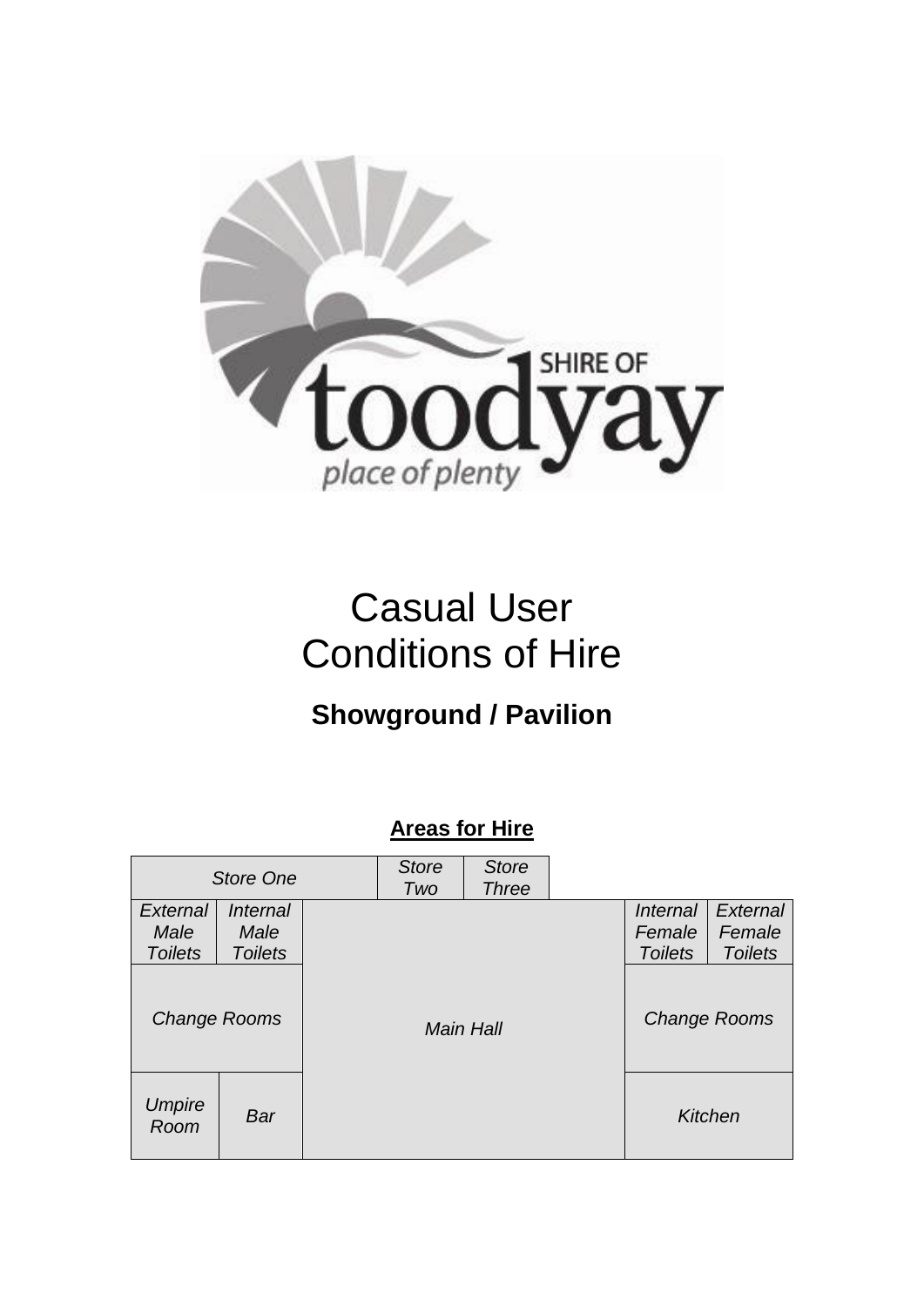The Council's objective is to see that this Council facility is used to the benefit and advantage of all sections of the community.

To enable this objective to be met it is necessary for certain rules to be laid down for all users of these facilities, thus enabling a common understanding of requirements to the benefit of Shire Management and users of the facility.

#### **Interpretation**

In this Casual User Conditions of Hire, unless the contrary appears:

"**casual user**" means the Hirer of the Premises for a one-off booking.

"**the building**" means the Shire of Toodyay Pavilion located at the Toodyay Showgrounds.

"**the Premises**" means the building, Toodyay Showgrounds and includes the Football Oval, Hockey Oval and surrounds.

"**the Chief Executive Officer**" means the appointed Chief Executive Officer of the Shire of Toodyay.

#### **1.0 Administration**

1.1 The bookings, administration and control of the Premises are carried out by the Shire of Toodyay.

#### **2.0 Bookings, Keys, and Charges**

- 2.1 The Hirer is required to complete a Showground / Pavilion Casual User Hire Booking Sheet and submit the application to the Shire of Toodyay. A booking made is firm once the advance payment is made, unless cancelled prior to the booked date.
- 2.2 The Hirer shall be responsible to pay hire fees as determined by the Hirer's booking application and in accordance with the annual Schedule of Fees and Charges as determined by the Shire of Toodyay.
- 2.3 In the event two or more applications are received for the hire of any part of the Premises for the same time, the Shire of Toodyay may determine the hirer paying the full charge to have a priority of booking above the hirer who has a concessional rate. Approval of applicants who have previously been granted casual use of the Premises, whose use of the Premises has not been to the Shire of Toodyay's satisfaction will be at the discretion of the Chief Executive Officer.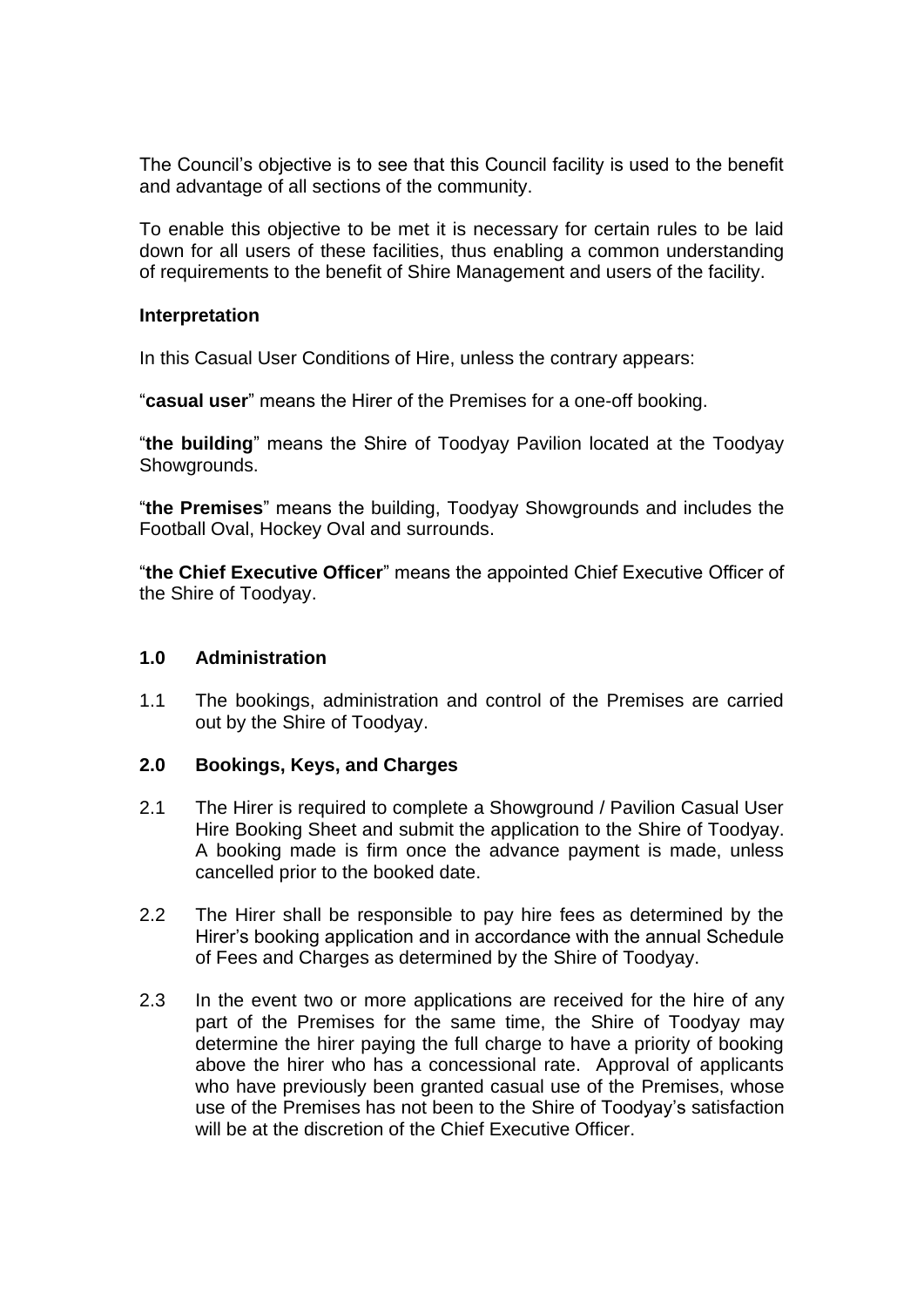- 2.4 The Hirer shall be responsible for opening and securing the building. Keys may be collected from the Shire of Toodyay Administration Centre during normal office hours 24 hours prior to the booking, on the provision there are no other bookings. A refundable key bond as per the Shire of Toodyay's current Schedule of Fees and Charges will be charged for each key.
- 2.5 Keys must be returned on the first day the Shire of Toodyay Administration Centre is open for business following the booking.
- 2.6 Duplicate or additional keys are not to be cut by hirers.
- 2.7 Persons taking keys will be required to sign for such keys and will be held personally responsible for their return after the booking. The nonreturn of keys will result in a deduction from the bond deposit and possible refusal of future bookings.
- 2.8 The Hirer shall not have the right to hire the Premises to a third party. The applicant/s shall be deemed to be the Hirer and the term 'hire' does not extend to any sporting or other organisation with which the hirer may have an association. Hirers allocated a key to the building are not permitted to unlock the building or give access to the building/amenities to anyone, other than the organisation they represent in their submitted Showground / Pavilion Casual User Booking Sheet.
- 2.9 The use of the Premises shall be limited to the date, times and areas as specified in the Showground / Pavilion Casual User Hire Booking Sheet; additional use can be applied for through the Shire of Toodyay, and approval shall be subject to availability and payment of current casual hire charges.
- 2.10 If a portion of the Premises is booked for use, it does not preclude any other area being booked and the Shire of Toodyay retains the right to exercise discretion in this matter. The Hirer is to ensure harmonious interaction is maintained between other Hirers at all times.

NOTE: Keys will not be issued for any Shire facility until the appropriate Booking Sheet, associated paperwork, bonds and fees have been received.

#### **3.0 Bond/Penalties**

3.1 Prior to using the building a refundable bond as per the Shire of Toodyay's current Schedule of Fees and Charges will be required for Casual Hirers. *This bond is for the use of the building and is in addition to the bond for the key.*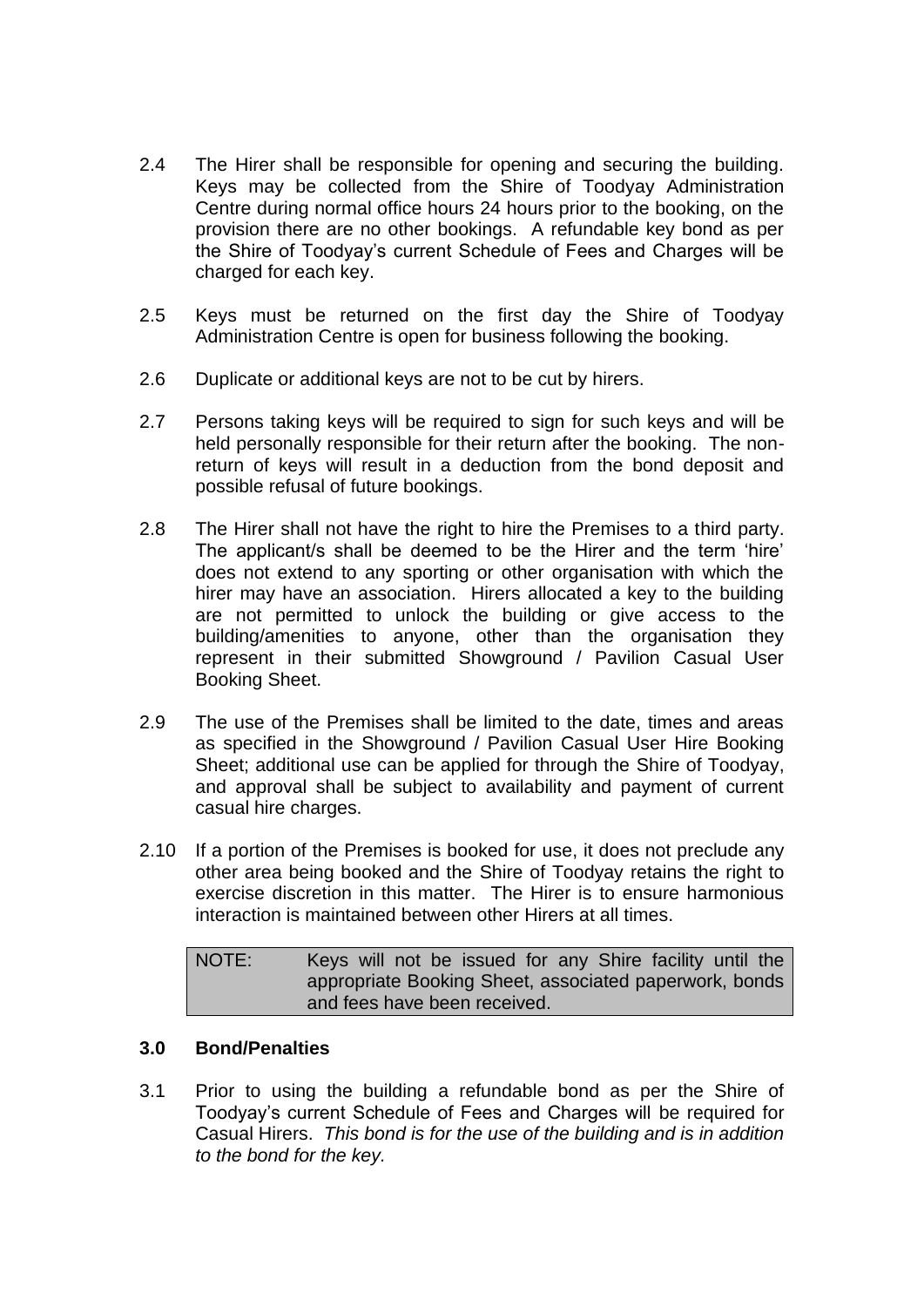- 3.2 The bond monies may be used at the Chief Executive Officer's discretion for the repair of any damages (accidental or not) to the Premises, that may have been caused by the hirer or during the hire of the Premises.
- 3.3 Should costs incurred by the Shire of Toodyay as a result of the Hirer's use of the Premises exceed the bond held, an account will be rendered for the additional sum, and such expense shall be paid immediately on demand.
- 3.4 The bond may be forfeited for any extra cleaning required, or failure to comply with Clauses 7-10. Extra cleaning will be charged at the rate set in the annual Schedule of Fees and Charges as set by the Shire of Toodyay.
- 3.5 Hirers leaving the Premises are expected to leave (where applicable) the building and Oval lighting box securely locked after each use. Any damages or costs that may occur as a result of the Hirers failure to lock up securely after each use will be charged to the Hirer.

#### **4.0 Setting up**

- 4.1 The Hirer is responsible for setting up the pavilion, bar, kitchen, hall etc to suit their particular needs.
- 4.2 Additional fees for a function that requires prior day set-up will be charged at the daily Casual Hire rate, as set in the annual Schedule of Fees and Charges.

#### **5.0 Decorations**

- 5.1 The driving of nails, tacks, screws or pins etc, into, and the use of adhesive tape or other material of any description on, any walls, woodwork, furniture, fixtures, fittings, or furnishings of the building is strictly forbidden.
- 5.2 The Hirer is not to affix or exhibit or permit to be affixed or exhibited to or upon the Premises any placard, poster, sign, board or other advertisement without the prior written consent of the Shire of Toodyay and if such consent is given, to keep and maintain any such advertisement in good and tenantable repair and condition.
- 5.3 Memorabilia and decorations to be erected shall be attached to the fittings provided in such a manner that damage does not result to the building.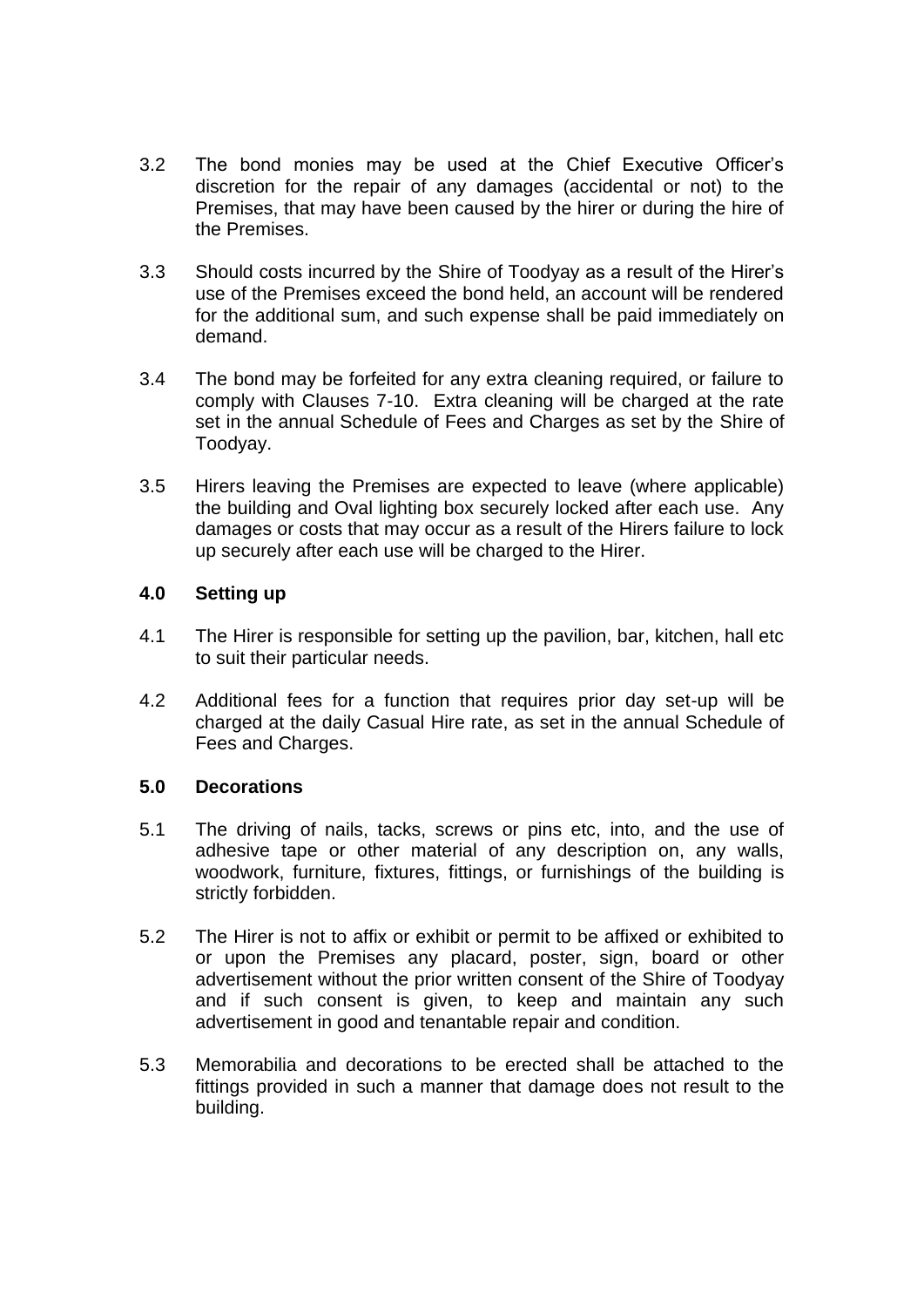- 5.4 All decorations are to be removed from the building and all rubbish or materials therein collected and placed in the external bins provided. The Premises is to be left in a clean and tidy state.
- 5.5 Any expense incurred by the Shire of Toodyay in this respect through neglect of the Hirer shall be directly charged against the Hirer and such expense shall be paid immediately on demand.

#### **6.0 Main Pavilion**

- 6.1 The Pavilion is to be left as found. The hirer is required to stack and store furniture, clean up, sweep up, mop any spillages or mess, and place all rubbish generated in the external bins provided after each use. Chairs are to be stacked five (5) high, and trestles stacked aside.
- 6.2 Main Hall polished vinyl floor chairs and tables etc are not to be dragged over the floor. They must be either carried or lifted.

NOTE: Chairs are not to be removed from inside the Pavilion.

#### **7.0 Kitchen / Canteen**

- 7.1 The kitchen is to be left in a clean, tidy, and hygienic condition.
- 7.2 Cleaning to be carried out after using the kitchen;
	- a) All benches are to be wiped down and sanitised.
	- b) The floor is to be swept and mopped.
	- c) Oven and stoves to be wiped with hot water and kept clean.
	- d) Fridges are to be wiped out and kept clean.
	- e) Any cutlery/crockery used is to be washed with hot soapy water, dried, and returned to their original storage location.
	- f) All rubbish and food scraps are to be removed from the kitchen and placed in the outside bins.
- 7.3 The Hirer is responsible for providing their own tea towels and removing them from the building after use.
- 7.4 The Hirer will incur the costs associated with the replacement of or repair to any damage caused to the Shire of Toodyay's equipment/items within the kitchen as a result of negligence on behalf of the Hirer.
- 7.5 The Hirer is responsible for ensuring the oven is turned off, and all electrical items are switched off at the wall after use.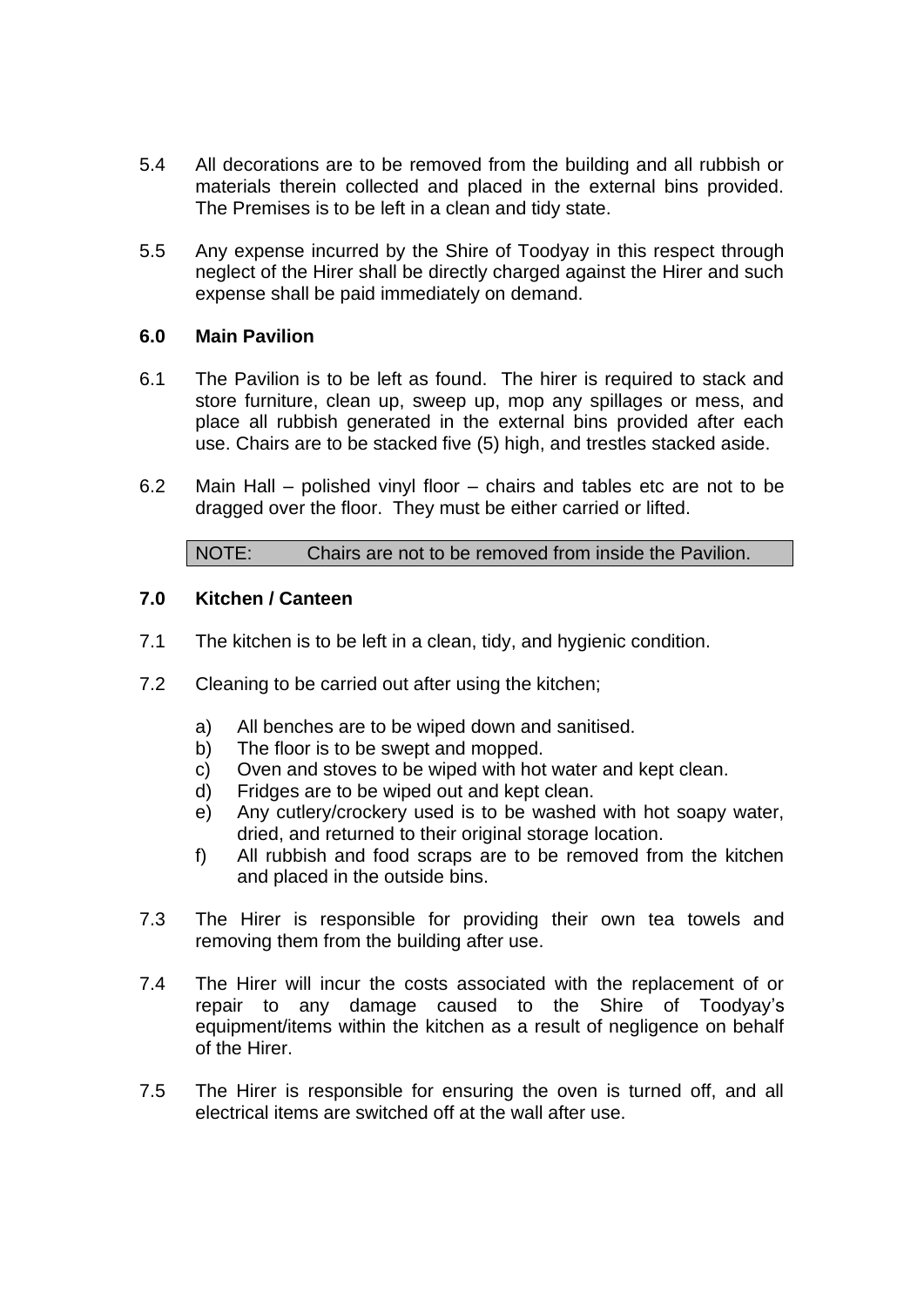7.6 The Hirer is responsible for the removal of all food, drinks, rubbish, and any other equipment/items supplied by the Hirer. No equipment or stock is to be left in the kitchen area, cupboards, or fridges after use.

#### **8.0 Bar Facility**

- 8.1 On hiring the bar, the Hirer will be responsible for setting up the kegs and other drinks and providing glassware.
- 8.2 The Hirer is responsible for the removal of all drinks, kegs, glassware, and any other equipment/items supplied by the hirer immediately after use. No equipment or stock is to be left in the bar area after use.
- 8.3 It is the responsibility of the Hirer to clean up after use of the bar, and ensure the bar is left in a clean and tidy condition.
- 8.4 The operation of the bar will always be with the Shire of Toodyay's permission. Where liquor is to be sold the hirer is required to obtain an Occasional Liquor License from the Department of Racing, Gaming, and Liquor.

#### **9.0 Change Rooms / Toilets**

- 9.1 The Hirer is responsible for the sweeping out of change rooms (if used) and toilets and the removal of rubbish to the external bins provided after use.
- 9.2 The Shire of Toodyay requires that change rooms and toilet facilities be maintained in a clean and tidy manner.

#### **10.0 Compliance with Acts of Parliament and Regulations**

- 10.1 Casual users of the Premises shall comply with the provisions of the Health Act 1911, Health (Food Hygiene) Regulations 1993, Performing Rights Association Act, and Liquor Licensing Act 1988 or any other Act and/or regulation in force at the time that is applicable to such hiring and use of the Premises or part thereof.
- 10.2 Any consumption of alcohol is to be conducted in an orderly manner and complying with the requirements of the Department of Racing, Gaming, and Liquor. *For further information contact Liquor Licensing on 9452 1888.*
- 10.3 The Hirer is to ensure disability access is maintained to the Premises at all times.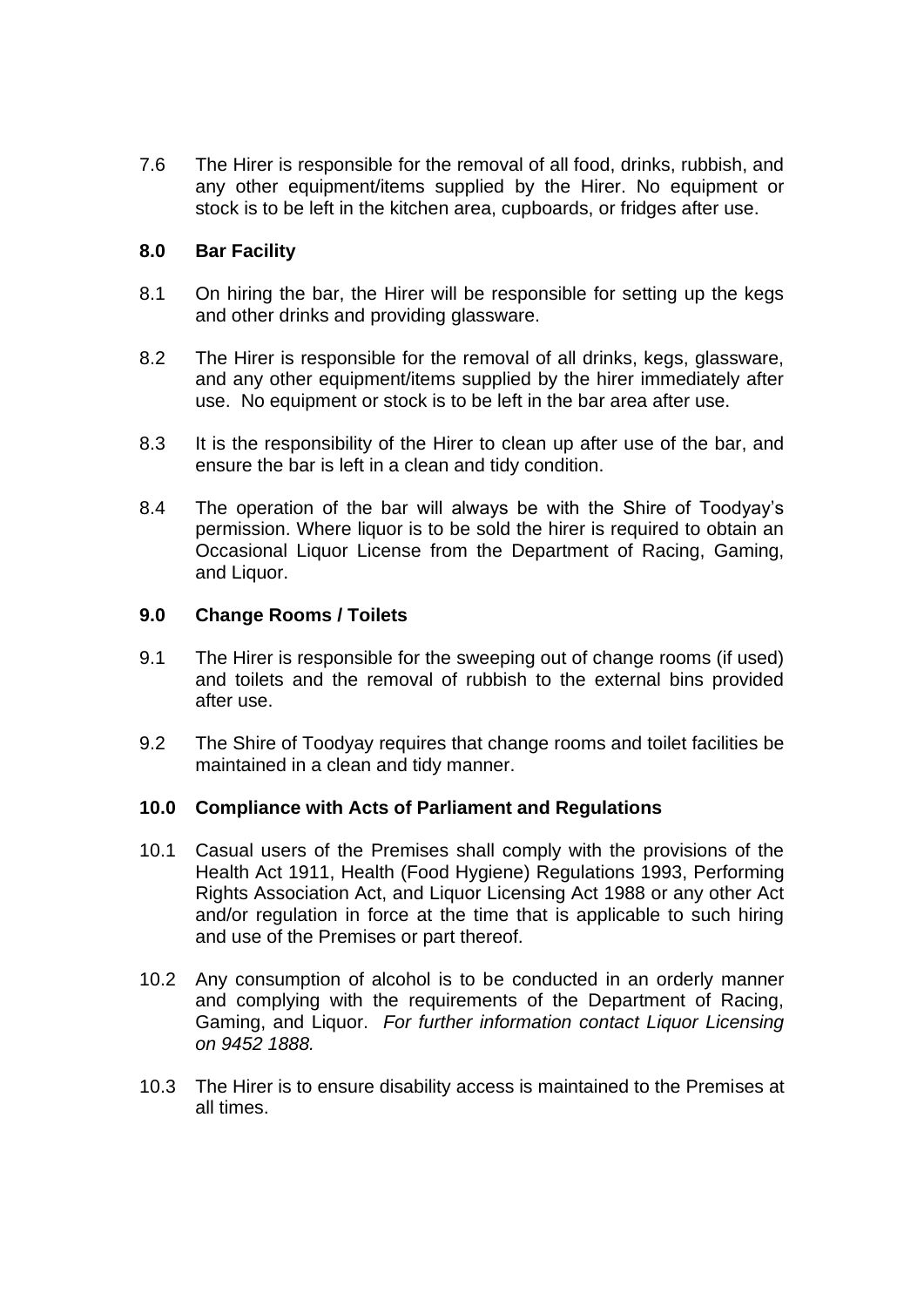- 10.4 The Hirer and associated persons are required to act as reasonable persons and take all reasonable measures to protect people and property on the Premises.
- 10.5 The Hirer is required to prevent nuisance, unreasonable noise and disturbance to local residents from all activities that occur on the Premises.
- 10.6 All Shire of Toodyay buildings are smoke free. Smoking is not permitted in any building or below Council building rooflines under any circumstances.

#### **11.0 Ground Markings**

- 11.1 Casual Hirers of the Premises are not permitted to mark the playing fields without prior written approval from the Shire of Toodyay. Approval of any markings on the playing fields is at the discretion of the Chief Executive Officer.
- 11.2 Enquiries and assistance regarding the ground marking at the Premises for playing fields should be directed to the Shire of Toodyay Administration Centre.

#### **12.0 Lighting**

- 12.1 The Hirer will be charged for electricity costs associated with lighting the oval.
- 12.2 A key to access the lighting switchboard is to be collected from the Shire of Toodyay Administration Centre 24 hours prior to the Casual booking.

#### **13.0 Insurance**

13.1 Non private hire such as Community & Sporting Groups, Corporations, etc. must provide a copy of their current Public Liability and Insurance with a minimum liability of \$20,000,000.

#### **14.0 Other Conditions of Hire**

- 14.1 The Hirer shall permit the Chief Executive Officer or other Officers of the Shire of Toodyay to have free ingress to the Premises for the purposes of making an inspection or enforcing any of these conditions.
- 14.2 The Hirer is to ensure that no property and equipment is left at the Premises. The Shire of Toodyay may remove any property left at the Premises by the Hirer after use.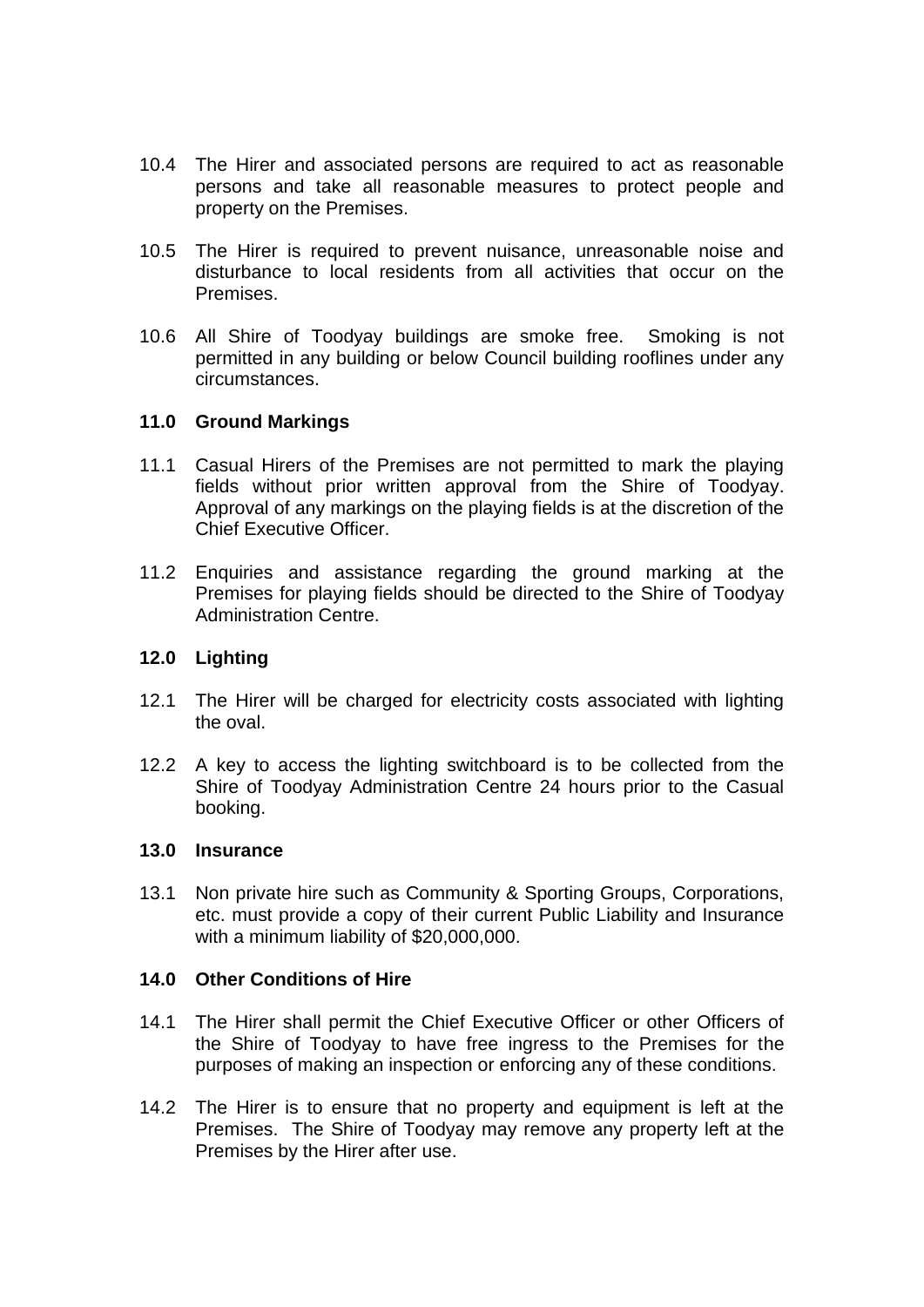- 14.3 The Shire of Toodyay will carry out property inspections after use. If, upon inspection, further cleaning is required, the Shire will arrange contract cleaners at the Hirer's cost.
- 14.4 The Hirer is to advise the Shire of Toodyay immediately of any property damage or other items in need of repair so that appropriate action can be taken.
- 14.5 No dogs, whether under control or otherwise, are permitted to enter any part of the Premises. This does not apply to a guide dog accompanying a blind or sight impaired person. The Hirer is expected to enforce this requirement.
- 14.6 People using these facilities shall not:
	- a) Deface or damage any part of the Premises.
	- b) Deface or damage any chattels or equipment that is the property of the Shire of Toodyay;
	- c) Without the Shire of Toodyay's consent remove or replace any electrical fitting at or in the Premises;
	- d) Throw confetti or rice or similar onto the floors or surrounding grounds and footpaths.
- 14.7 The Hirer is required to clean up and vacate the Premises by the allotted time after use.
- 14.8 The Shire of Toodyay reserves the right to temporarily close the Premises for reasons such as emergency repairs to reticulation systems, goal posts, etc., and should such right be exercised and the Premises be closed over the duration of a Causal booking, the Shire of Toodyay shall refund to the Hirer the booking fees and bonds paid by the Hirer.
- 14.9 Contact is to be made with the Shire of Toodyay to make an alteration to the details contained in the booking.
- 14.10 The public shall have free access to the recreational reserve on which the hired Premises is located, at all times other than when the Premises is being used by the Hirer during such times as are specified in Shire of Toodyay's approval to the Hirer.
- 14.11 The Hirer will be required to sign the Showground / Pavilion Casual User Booking Sheet prepared by the Shire of Toodyay, indicating compliance with the conditions and specification of the use of the Premises stipulated in this document prior to use of the Premises.
- 14.12 The Hirer is to ensure the following is carried out prior to leaving the building: